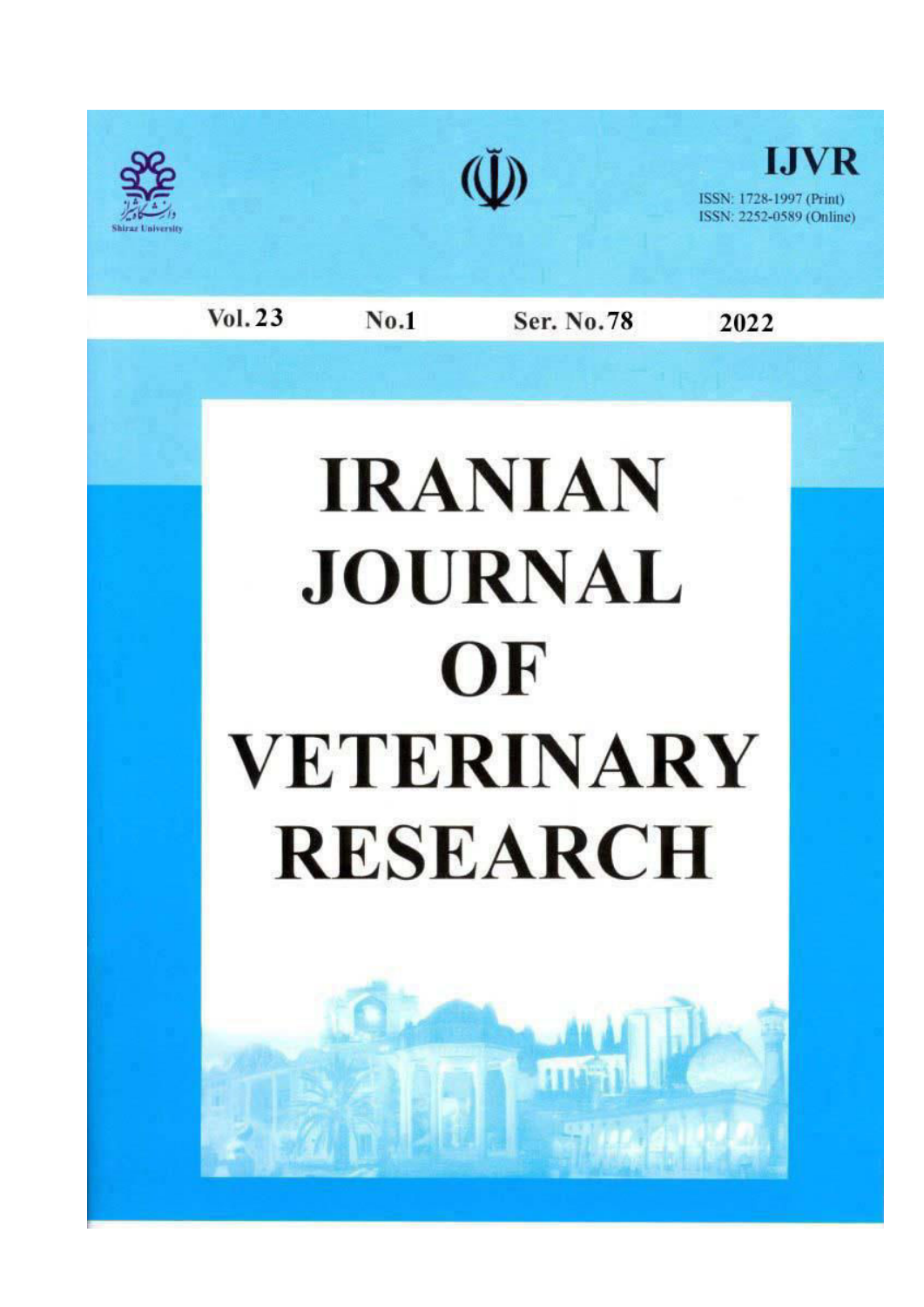## **Original Article**

# Evaluation of viral load and expression level of apoptotic genes in selected tissues of two hybrids of commercial broiler chickens challenged with infectious bronchitis virus: a comparative study

## Ghobadian Diali, H.<sup>1</sup>; Hosseini, H.<sup>2</sup>; Fallah Mehrabadi, M. H.<sup>3</sup>; Yahyaraeyat, R.<sup>1</sup> and Ghalvanchilangeroudi,  $A^{1*}$

<sup>1</sup>Department of Microbiology and Immunology, Faculty of Veterinary Medicine, University of Tehran, Tehran, Iran; <sup>2</sup>Department of Clinical Sciences, Faculty of Veterinary Medicine, Karaj Branch, Islamic Azad University, Karaj, Iran; <sup>3</sup>Department of Poultry Diseases, Razi Vaccine and Serum Research Institute, Agricultural Research, Education and Extension Organization (AREEO), Karaj, Iran

\*Correspondence: A. Ghalyanchilangeroudi, Department of Microbiology and Immunology, Faculty of Veterinary Medicine, University of Tehran, Tehran, Iran, E-mail: ghalyana@ut.ac.ir

10.22099/HVR.2021.35894.5261

(Received 29 Dec 2019; revised version 10 Sept 2021; accepted 25 Oct 2021)

## **Abstract**

Background: Infectious bronchitis virus (IBV) causes severe economic losses worldwide. IBV has a broad tissue distribution with different viral loads in different tissues. Additionally, IBV can induce apoptosis in infected cells. Aims: The present study aimed to evaluate the role of the genetic background of chickens in viral load and the expression level of apoptotic genes in different tissues of two hybrids of commercial broiler chickens (Ross 308 and Cobb 500) challenged with IBV. Methods: Chickens at 21 days of age were nasally challenged with 200 µL of allantoic fluid containing  $10^4$  EID<sub>50</sub>/ml of Iranian variant-2-like IBV (IS/1494). The expression level of apoptotic genes (*Fas*, *FasL*, *Bax*, and *Bcl*-2) in the tracheal and renal tissues and the amount of viral load in the tracheal, renal, and cloacal swab samples were investigated two, five, and seven days after IBV infection by RT-qPCR assay. Results: The amount of viral load and apoptotic the expression level of apoptotic genes in the tracheal (two and five days after infection) and renal samples (seven days after infection) were significantly higher in the Ross challenged group than in the Cobb challenged group. Furthermore, no difference was observed in the cloaca viral load on sampling days. Conclusion: To our knowledge, this is the first report that evaluated the role of the chickens' genetic background in the amount of viral load and the expression level of apoptotic genes against IBV. Further studies are needed to investigate the pathogenic characteristics of IBV in Ross 308 and Cobb 500 chickens

Key words: Apoptosis, Broiler chickens, Infectious bronchitis virus, Viral load

#### **Introduction**

Infectious bronchitis virus (IBV) is an acute and highly infectious disease in chickens, leading to dire economic consequences locally and globally (Liu et al., 2017; Barjesteh et al., 2020). IBV (a single-stranded positive-sense, enveloped RNA virus of 27-32 kb length) belongs to the family Coronaviridae (Bande et al., 2016). Various variants of IBV have been associated with renal, respiratory, and reproductive diseases in chickens of different ages (Ganapathy et al., 2013).

IBV is a fast-replicating, highly mutable virus with great recombination capacity, leading to the formation of several strains (De Wit et al., 2018; Marandino et al., 2019). One of the current effective prevention measures for this disease is vaccination. Although vaccination has been effective, curbing the spread of the disease is not straightforward due to strain diversity and lack of any complete cross-protection between them (Jordan, 2017; De Wit et al., 2018; Marandino et al., 2019).

The respiratory tract is the first route of infection in most IBV strains (Najimudeen et al., 2020). IBV attaches to the respiratory epithelium using the  $\alpha$ 2, 3-linked sialic acid receptor, which results in virus replication (Winter et al., 2006; Madu et al., 2007). Additionally, other organs could be infected by viremia following infection of the respiratory tract with IBV (Najimudeen et al., 2020).

The innate immune system is the first line of defense against IBV. One of the components of this system is apoptosis, which plays non-specific protective roles (Chhabra et al., 2016). Apoptosis, originating from the activation of intracellular self-demolition biochemical events, is a method of programmed cell death that occurs in multicellular organisms (Elmore, 2007; Ampomah and Lim, 2020). The relationship between apoptosis and viral diseases is complex. Induction of apoptosis in infected cells has an important role in triggering the host's antiviral reaction and can directly interfere with viral replication. Nonetheless, several viruses actively trigger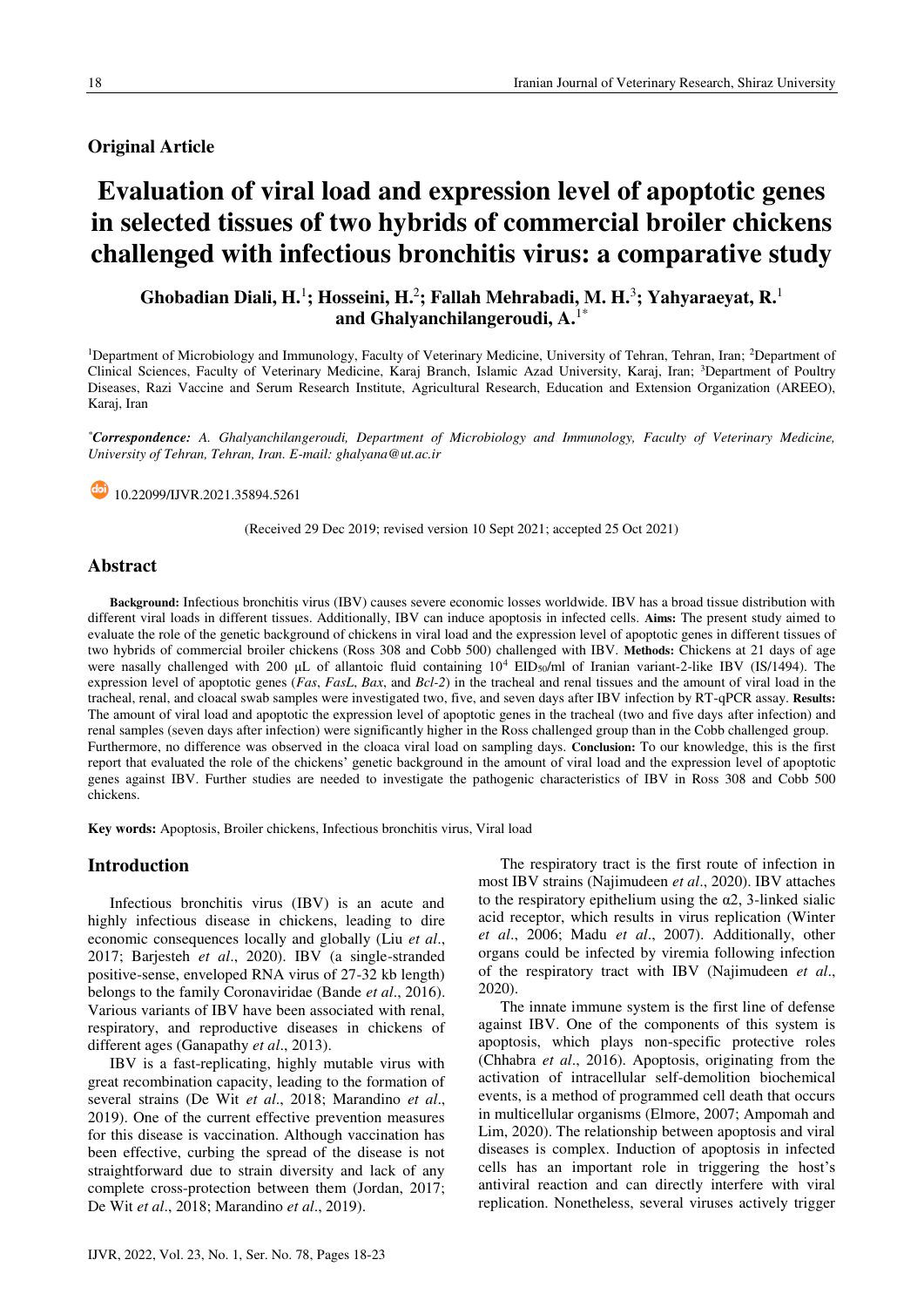this action to help their replication (Clarke and Tyler,  $2009$ ).

Previous studies have revealed that IBV has a broad tissue distribution and different viral loads in tissues (Najafi et al., 2016a; Ren et al., 2020). Additionally, several studies have demonstrated that IBV induces apoptosis (Liu et al., 2001; Zhong et al., 2012; Chhabra et al., 2016; Liu et al., 2017). However, there is limited information about the evaluation of viral load and the expression level of apoptotic genes in different hybrids of chickens challenged with IBV. Therefore, further studies are needed to investigate the role of the genetic background of chickens in IBV. In the present study, we assessed the viral load in the tracheal, renal, and cloacal swab samples and the expression levels of apoptotic genes in the tracheal and renal tissues taken from Ross 308 and Cobb 500 challenged with Iranian variant-2-like IBV (IS/1494).

## **Materials and Methods**

#### **Experimental design**

The current study was conducted as a randomized controlled experimental study. Chickens were selected from two breeds (Ross 308 and Cobb 500). A total of 160 one-day-old broiler chicks (80 Ross and 80 Cobb) were randomly divided into four groups and separately placed in two rooms (hereafter named the challenged group room and control group room). Our four groups were as follows: the Cobb control group, Ross control group, Cobb challenged group, and Ross challenged group. Each group received water and food separately.

We labeled all chickens placed in the rooms (C for Cobb and R for Ross). To ignore the role of maternal antibodies in creating protection against infectious enzyme-linked immunosorbent bronchitis. assay (ELISA) was performed at 21 days of age to measure anti-IBV antibody titers (IDEXX Kit, USA), following the manufacturer's instructions. For the purpose of this study, only chickens with negative antibody titers were included. At 21 days of age, all the challenged and control groups were nasally challenged with 200 µL of allantoic fluid containing  $10^4$  50% egg infective dose  $(EID<sub>50</sub>)/ml$  of the variant-2-like strain (IS/1494) and 0.2 ml of sterile phosphate-buffered saline (PBS), respectively.

#### **Strain history**

Iranian variant-2-like IBV (IS/1494; accession number: KT583601; Najafi et al., 2016a) was used in the study. In addition, the Reed-Muench method was used to calculate EID<sub>50</sub> (Reed and Muench, 1938).

#### Sample collection and preparation

Ten chickens were sampled from groups two, five, and seven days after infection. The chickens were then euthanized using carbon dioxide and cervical vertebra dislocation, as required by the University of Tehran's ethical standards. Tracheal, renal, and cloacal swab samples were immediately taken, all in sterile conditions.

In addition, the tracheal and renal tissues were biopsied and tested for apoptotic gene expression. Finally, the tracheal, renal, and cloacal swab samples were used for virus detection and viral load measurement.

#### Real-time polymerase chain reaction

#### RNA extraction and complementary DNA synthesis

Total RNA was extracted from tissue and swab samples using the SinaPure RNA Kit (SinaClon, Iran), and then treated with deoxyribonuclease I (DNase I). The quality and quantity of total RNA extracted from tissues and swabs were determined using 230, 260, and 280 nm spectroscopic measurements. RNA samples with an absorbance ratio of 1.9-2.2 at OD260/280 and greater than 2 at OD260/230 were utilized for complementary DNA (cDNA) synthesis. Single-stranded cDNA was synthesized from 2 µg total RNA using reverse transcriptase and random hexamer primer. To do so, we used the RevertAid First Strand cDNA Synthesis Kit (Fermentas, Canada), following the manufacturer's instructions.

## Real-time polymerase chain reaction for the evaluation of apoptotic genes expression

The cDNA resulting from renal and tracheal tissues evaluated apoptotic gene expression. Table 1 lists primer pair sets of apoptosis-regulating genes and 28S ribosomal RNA (rRNA, as a housekeeping gene; Yuan et al., 2016). For quantitative reverse transcriptionpolymerase chain reaction (RT-PCR), the 25 µL realtime PCR composition contained 2.5 µL cDNA, 12.5 µL SYBR Premix (SinaClon, Iran), 0.5 µL forward and 0.5  $\mu$ L reverse primer at a final concentration of 0.10  $\mu$ m, and 9 µL ribonuclease (RNase)-free water. The reaction condition was carried out at  $95^{\circ}$ C for 3 min, then 40 cycles of 95 $\degree$ C for 15 s, 55 $\degree$ C for 20 s, and 72 $\degree$ C for 20 s using a Corbett Life Science Rotor-Gene 6000 Cycler. Expression fold changes were calculated using the  $2$ - $\triangle^{\triangle C}$ T method (Livak and Schmittgen, 2001).

Table 1: A list of oligonucleotides primers used in the realtime PCR assays

| Genes            |    | Primer $(5^{\prime}$ -3 $^{\prime})$ | Amplicon<br>size (bp) |
|------------------|----|--------------------------------------|-----------------------|
| Fas              | F. | TCCACCTGCTCCTCGTCATT                 | 78                    |
|                  | R: | GTGCAGTGTGTGTGGGAACT                 |                       |
| FasL             | F: | GGCATTCAGTACCGTGACCA                 | 77                    |
|                  | R: | CCGGAAGAGCACATTGGAGT                 |                       |
| <b>Bax</b>       | F: | GGTGACAGGGATCGTCACAG                 | 108                   |
|                  | R: | TAGGCCAGGAACAGGGTGAA                 |                       |
| $Rcl-2$          | F. | TGTTTCTCAAACCAGACACCAA               | 198                   |
|                  | R: | CAGTAGGCACCTGTGAGATCG                |                       |
| $28$ srRNA       | F. | GGCGAAGCCAGAGGAAACT                  | 61                    |
|                  | R: | GACGACCGATTTGCACGTC                  |                       |
| <i>5′UTR-IBV</i> | F. | GCTTTTGAGCCTAGCGTT                   | 143                   |
|                  | R: | GCCATGTTGTCACTGTCTATTG               |                       |

#### **Real-time PCR for IBV titration**

The resulting cDNAs from the renal, tracheal, and cloacal swabs were used for IBV titration. In addition,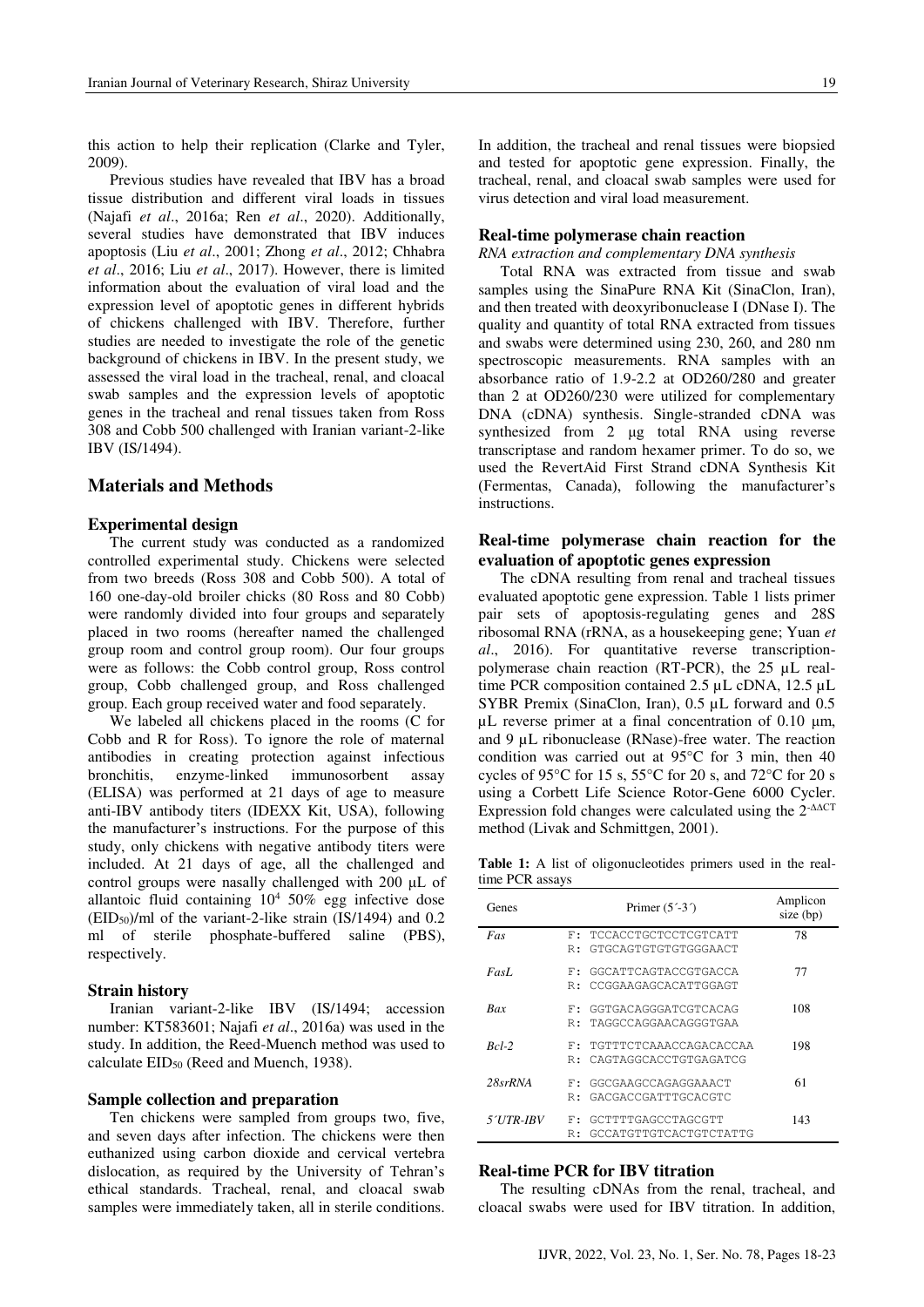real-time PCR was employed to amplify the conserved sequence within the  $5'$  untranslated region  $(5' UTR)$  of the IBV genome using the primer pairs listed in Table 1 (Callison et al., 2006). The  $20 \text{ }\mu\text{L}$  real-time PCR contained 2 µL cDNA, 10 µL SYBR Premix (SinaClon, Iran),  $0.4 \mu L$  forward and  $0.4 \mu L$  reverse primers at a final concentration of 0.10 µm, and 7.2 µL RNase-free water. The reaction was performed using a Corbett Life Science Rotor-Gene 6000 Cycler. The PCR cycling parameters included 95°C for 3 min, followed by 44 cycles of 95°C for 15 s, 60°C for 30 s, and 72°C for 20 s (Najafi et al., 2016b).

## **Statistical analysis**

On each day of the study, the t-test (independent twosample t-test) was used to compare viral load and the expression level of apoptotic genes between the two challenged groups (Ross and Cobb challenged groups). All analyses were performed at a significance level of 5%. Stata 14 (StataCorp, College Station, Texas, USA) was used for data analysis.

## **Results**

Three chickens (Ross breed) were excluded from the study due to the positive anti-IBV antibody titer at 21

days of age. No positive antibody titer was found for Cobb chickens at this age.

## Findings of apoptotic gene expression in tracheal and renal tissues

The expression level of apoptotic genes in the tracheal and renal tissues was calculated two, five, and seven days after infection in the Cobb and Ross challenged groups and compared with the Cobb and Ross control groups. The results showed that viral challenge with Iranian variant-2-like IBV (IS/1494) induced apoptosis in renal and tracheal tissues. Furthermore, induction of apoptotic gene expression was not observed in the control groups. Moreover, the expression levels of apoptotic genes were different in the tracheal and renal tissues of these two breeds in the three sampling situations. We also observed that the expression level of apoptotic genes in the tracheal tissue of the Ross challenged group two and five days after infection was significantly higher compared to the Cobb challenged group. The comparison of the expression level of apoptotic genes in renal tissues showed that the expression level of apoptotic genes for the Ross challenged group seven days after infection was significantly higher than that for the Cobb challenged group (for more details, see Tables 2 and 3).

Table 2: The mean expression level of apoptotic genes in the tracheal samples of the challenged groups and statistical analysis (the numbers in parentheses indicate SD)

| Apoptotic gene | <b>Breed</b> | 2 days post-infection | 5 days post-infection | 7 days post-infection |
|----------------|--------------|-----------------------|-----------------------|-----------------------|
| Fas            | Cobb         | 20.20(2.97)           | 22.10(3.21)           | 20.00(2.90)           |
|                | <b>Ross</b>  | 28.80(2.25)           | 31.00 (3.65)          | 21.70(1.50)           |
|                |              | $t=7.29$ , P<0.0001   | $t=5.78$ , P<0.0001   | $t=1.65$ , P=0.11     |
| FasL           | Cobb         | 4.40(1.34)            | 5.80(1.31)            | 4.90(1.52)            |
|                | <b>Ross</b>  | 7.90(1.10)            | 10.10(1.37)           | 5.20(0.91)            |
|                |              | $t=6.35$ , P<0.0001   | $t=7.15$ , P<0.0001   | $t=0.53$ , P=0.60     |
| Bax            | Cobb         | 7.60(1.57)            | 7.60(1.57)            | 7.52(0.82)            |
|                | <b>Ross</b>  | 11.70(0.94)           | 12.00(1.76)           | 7.60(0.52)            |
|                |              | $t=7.04$ , P<0.0001   | $t=5.87, P<0.0001$    | $t=0.26$ , P=0.80     |
| $Bcl-2$        | Cobb         | 3.40(0.84)            | 4.30(1.56)            | 3.50(0.70)            |
|                | <b>Ross</b>  | 4.90(1.10)            | 7.40(0.84)            | 3.90(1.44)            |
|                |              | $t=3.42$ , $P=0.003$  | $t=5.50, P<0.0001$    | $t=0.78$ , P=0.44     |

Table 3: The mean expression level of apoptotic genes in the renal samples of the challenged groups and statistical analysis (the numbers in parentheses indicate SD)

| Apoptotic gene | <b>Breed</b> | 2 days post-infection | 5 days post-infection | 7 days post-infection |
|----------------|--------------|-----------------------|-----------------------|-----------------------|
| Fas            | Cobb         | 1.40(0.51)            | 2.60(0.69)            | 2.90(0.56)            |
|                | Ross         | 1.50(0.70)            | 2.80(0.63)            | 4.0(0.66)             |
|                |              | $t=0.36$ , P<0.72     | $t=0.67$ , P=0.51     | $t=3.97, P=0.0009$    |
| FasL           | Cobb         | 1.40(0.51)            | 3.70(0.67)            | 2.20(0.42)            |
|                | Ross         | 1.50(0.52)            | 3.80(0.63)            | 3.90(0.56)            |
|                |              | $t=0.42$ , P=0.67     | $t=0.34$ , P=0.73     | $t=7.69$ , P<0.0001   |
| Bax            | Cobb         | 1.50(0.52)            | 2.70(0.67)            | 3.20(0.63)            |
|                | Ross         | 1.60(0.69)            | 2.90(0.56)            | 4.80(0.63)            |
|                |              | $t=0.36$ , P=0.72     | $t=0.71$ , P=0.48     | $t=5.65$ , P<0.0001   |
| $Bcl-2$        | Cobb         | 1.40(0.51)            | 2.70(0.67)            | 2.90(0.56)            |
|                | Ross         | 1.50(0.52)            | 2.90(0.56)            | 3.90(0.73)            |
|                |              | $t=0.42$ , P=0.67     | $t=0.71$ , P=0.48     | $t=3.39$ , $P=0.003$  |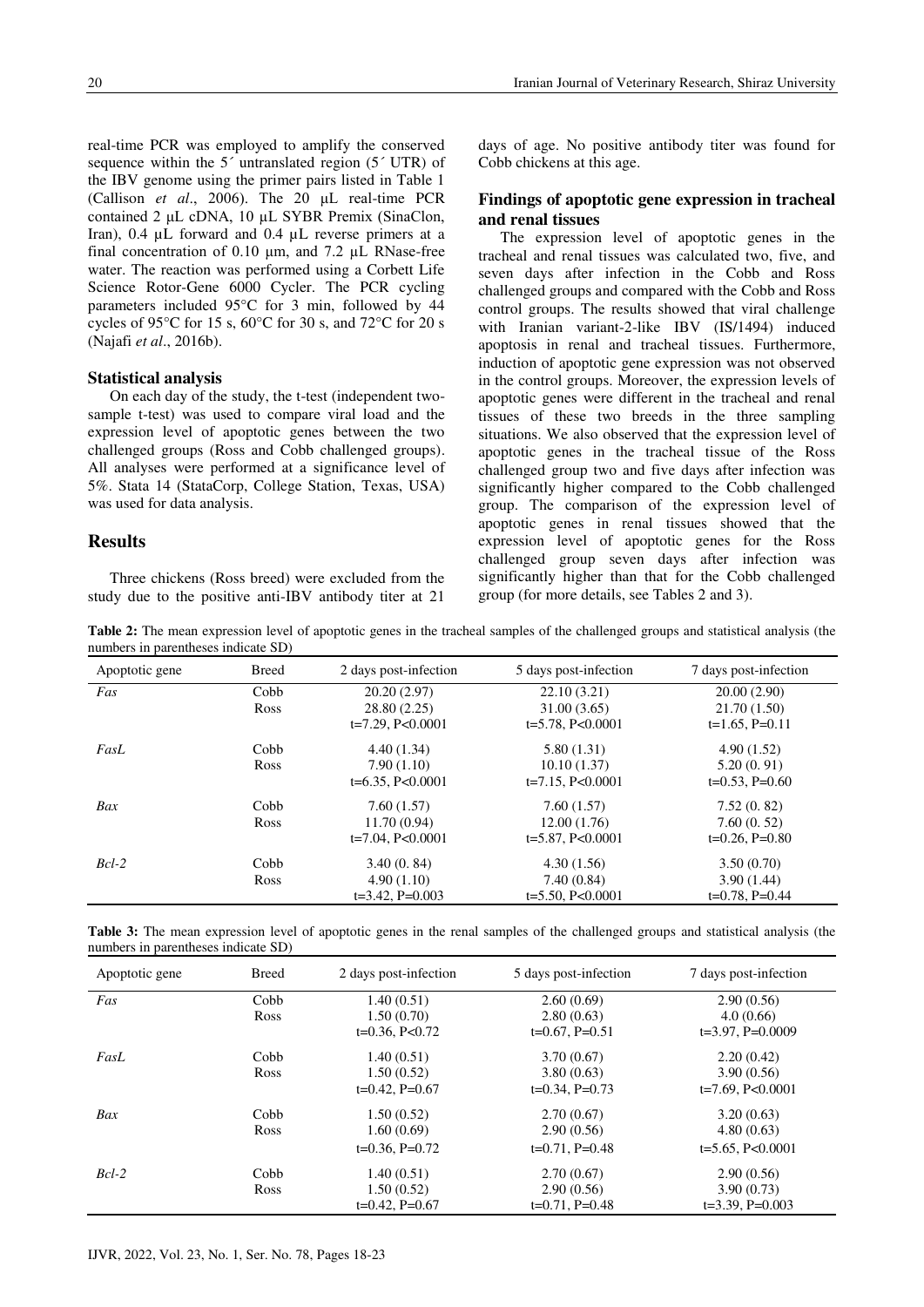## Findings of viral load in the tracheal, renal, and cloacal swabs

Renal, tracheal, and cloacal viral loads were measured two, five, and seven days after infection for all challenged and control groups. Viral loads in all samples of the control groups were negative. However, the viral load was detectable in all swab samples of the challenged groups; the highest viral load was observed in the tracheal and cloacal samples taken five days after infection. In addition, we observed the viral load in renal swabs that increased gradually and peaked at seven days after infection.

Statistical analysis showed that two and five days after infection, the mean viral load in the Ross challenged group's tracheal samples was significantly higher than the Cobb challenged group. Additionally, seven days after infection, the mean viral load in the Ross challenged group's renal samples was significantly higher than the Cobb challenged group. Furthermore, no significant difference was observed between the viral loads of the cloaca samples in the challenged groups (for more details, see Table 4).

Table 4: The logarithm base 2 mean viral load in the samples of the challenged groups and statistical analysis (the numbers in parentheses indicate SD)

| Days post-<br>infection | Trachea             | Kidney             | Cloaca            |
|-------------------------|---------------------|--------------------|-------------------|
| $\overline{2}$          | Cobb: $5.02(0.65)$  | 0.42(1.33)         | 1.71(2.77)        |
|                         | Ross: 7.25 (0.74)   | 0.66(2.09)         | 3.16(4.09)        |
|                         | $t=7.12$ , P<0.0001 | $t=0.30$ , P=0.76  | $t=0.92$ , P=0.36 |
| 5                       | Cobb: $6.73(0.22)$  | 3.37(2.96)         | 7.28(0.88)        |
|                         | Ross: 7.43 (0.37)   | 3.28(3.46)         | 7.31(0.49)        |
|                         | $t=5.03$ , P=0.0001 | $t=0.06$ , P=0.95  | $t=0.09$ , P=0.92 |
| 7                       | Cobb: $6.05(0.70)$  | 4.93(0.46)         | 5.08(2.70)        |
|                         | Ross: $6.46(0.65)$  | 5.99(0.83)         | 6.68(0.52)        |
|                         | $t=1.38$ , P=0.18   | $t=3.48$ , P=0.002 | $t=1.83$ , P=0.08 |

## **Discussion**

The present study aimed to evaluate the amount of viral load in the tracheal, renal, and cloacal swab samples and the expression levels of apoptotic genes in the tracheal and renal tissues of Ross 308 and Cobb 500 breeds challenged with Iranian variant-2-like IBV (IS/1494) two, five, and seven days after infection.

Like most respiratory diseases, the respiratory tract is the first route of infection in most IBV strains (Najimudeen et al., 2020), and other organs could be infected by viremia following infection of the respiratory tract with IBV (Najimudeen et al., 2020). Consistent with Najimudeen et al.'s study (2020), the virus was observed in all investigated samples (tracheal, renal, and cloacal swabs) from the challenged groups during all sampling conditions. A similar finding was reported by Najafi et al. (2016a), who showed that Iranian variant-2like IBV (IS/1494) had a broad tissue distribution and was detectable in the respiratory tract, digestive system, and renal tissues. The current study's findings indicated that the viral load in the tracheal and cloacal samples was higher than that of renal ones. This is in line with Ren et al.'s study (2020), which found that QX-like strains had a higher viral load in the trachea than the kidney. Also, it has been reported that the 02 serotype could show a higher viral antigen in the nasal turbinate compared to the kidneys of young chicks (Dolz *et al.*, 2012). In the current study, we observed that two and five days after infection, viral loads in the Ross tracheal swabs were significantly higher than those in the Cobb tracheal swabs on the same days.

Furthermore, seven days after infection, viral loads in the Ross renal swabs were significantly higher than those in the Cobb renal swabs on the same day. Since the  $\alpha$ 2, 3-linked sialic acid receptor-mediated IBV binding and infection of host cells (Winter et al., 2006; Madu et al., 2007), it is likely that the expression level of the  $\alpha$ 2, 3linked sialic acid receptor differed in the epithelium of the tracheal and renal tissues in Cobb and Ross breeds. However, further studies are needed to confirm this viewpoint.

Additionally, Belkasmi et al. (2020) and Zegpi et al. (2020) found that viral load was associated with histological lesions. Since the amount of viral load in the samples taken from the challenged groups of both breeds was different, the authors suspect that pathological lesions may also be different in the two breeds, and this could be considered one of the potential areas for future research

In this study, we found that viral challenge with Iranian variant-2-like IBV (IS/1494) induced the expression of apoptotic genes in the kidney and trachea of both challenged groups. Similar to our findings, several studies have revealed that coronaviruses can induce apoptosis. For instance, Zhao et al. (2006), Ding et al. (2012), Lan et al. (2013), and Chhabra et al. (2016) demonstrated that coronaviruses induced apoptosis in various infected cell types. In addition, several studies have found that some viruses are involved in cell apoptosis mediated by *FaslFasL* signaling as a response to viral infections, including hepatitis C virus (HCV; Chen et al., 2011) and dengue virus (DENV; Liao et al., 2010). Several viruses can stimulate the process of cell apoptosis via regulating the levels of apoptosis regulator Bcl-2 family protein members, including severe acute respiratory syndrome (SARS) coronavirus (Tan et al., 2007) and Epstein-Barr virus (EBV; Fu et al., 2013).

Furthermore, it has recently been reported that the expression levels of genes involved in apoptosis in chicken embryo kidney cells and tracheal epithelial cells were upregulated during the infection of virulent IBVs (Chhabra et al., 2016; Liu et al., 2017). In addition, evidence shows that IBV could stimulate apoptosis via caspase-dependent (Liu et al., 2001) and intrinsicdependent pathways adjusted through Bcl-2 proteins in Vero cells (Zhong et al., 2012). Moreover, evidence indicates that IBV could induce apoptosis through the extrinsic pathway regulated by Fas/FasL (Han et al.,  $2017$ ).

Cell apoptosis induced by IBV has also been demonstrated in Vero cells, DF1 cells, and chicken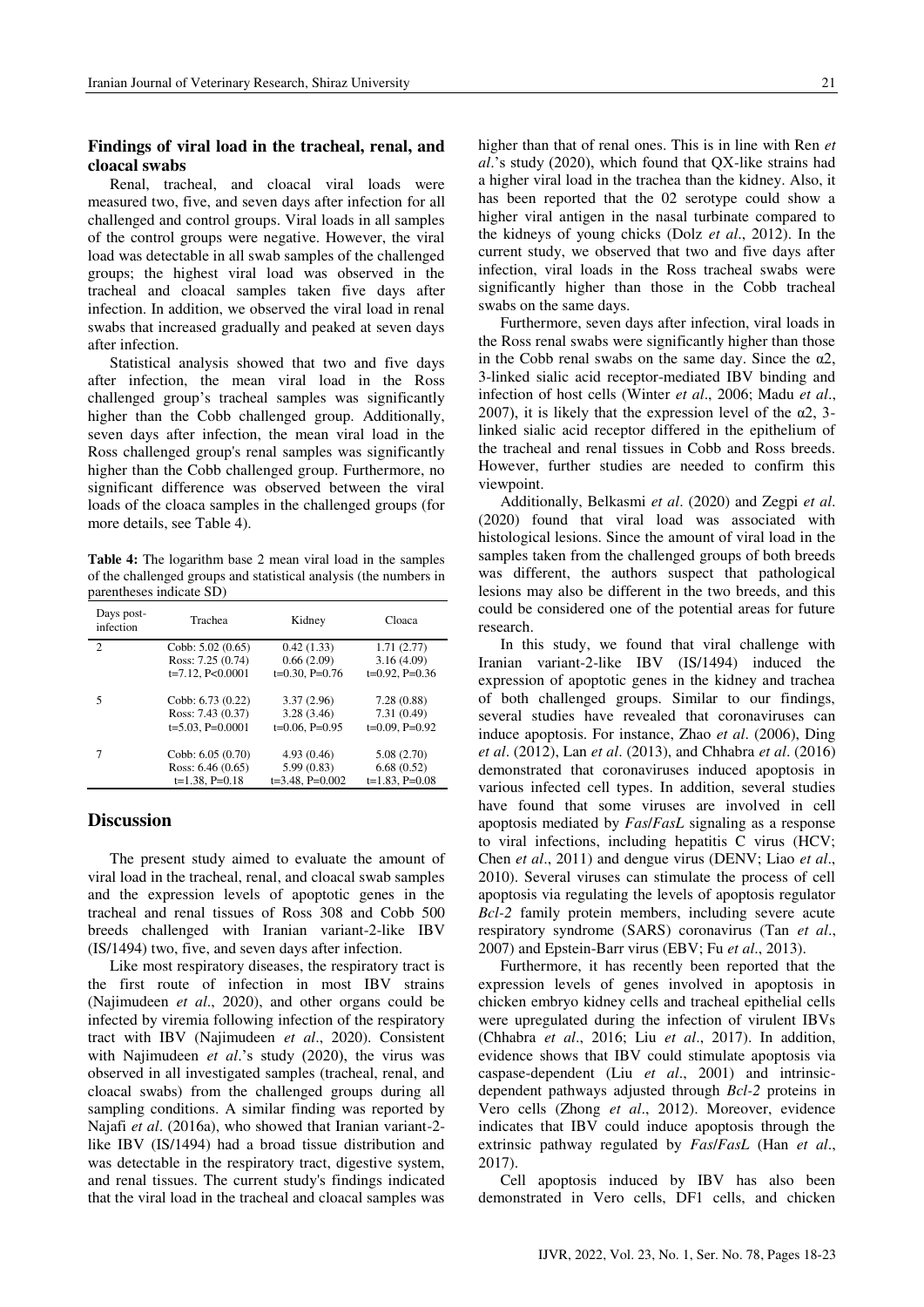embryo kidney cells (Zhong et al., 2012; Chhabra et al., 2016). In the present study, the expression levels of apoptotic genes were different in the tracheal and renal tissues of these two breeds on the three sampling days. Furthermore, in both breeds, it was observed that the expression level of apoptotic genes was more in the tracheal tissues compared to the renal tissues. In addition, it was observed that the expression level of apoptotic genes in the investigated tissues of the Ross challenged group was often higher than that of the Cobb challenged group.

Previous studies have reported that the cell apoptosis induced by the virus is associated with tissue damage, where the apoptosis of infected cells can interfere with viral replication (Clarke and Tyler, 2009). Since the expression level of apoptotic genes in the investigated tissues of the Ross challenged group was often higher than that of the Cobb challenged group, the authors suspect that pathological lesions may be different in the two breeds, and this could be considered as one of the potential areas for future research.

In conclusion, the study was conducted to evaluate the role of the genetic background of chickens in the amount of viral load and the expression level of apoptotic genes in different tissues of two hybrids of commercial broiler chickens (Ross 308 and Cobb 500) challenged with IBV. The results showed that the amount of viral load and the expression level of apoptotic genes in the tracheal (two and five days after infection) and renal samples (seven days after infection) were significantly higher in the Ross challenged group than the Cobb challenged group. Furthermore, no difference was observed in the cloaca viral load on sampling days.

To our knowledge, this is the first report that evaluated the role of the genetic background of chickens in the amount of viral load, and the expression levels of apoptotic genes in different tissues of two hybrids of commercial broiler chickens (Ross 308 and Cobb 500) challenged with IBV. We observed that the expression level of apoptotic genes and the amount of viral load could be affected by breed. Further studies are needed to investigate the pathogenic characteristics of IBV in Ross 308 and Cobb 500 chickens.

## **Acknowledgements**

The authors gratefully acknowledge the Research Council of Tehran University for providing the grant (No. 28692/6/21) and Behparvar Industrial Expansion  $\&$ Development Company.

## **Conflict of interest**

The authors declare no conflict of interest.

### **References**

Ampomah, PB and Lim, LH (2020). Influenza A virusinduced apoptosis and virus propagation. Apoptosis. 25: 1- $11.$ 

- Bande, F; Arshad, SS; Omar, AR; Bejo, MH; Abubakar, MS and Abba, Y (2016). Pathogenesis and diagnostic approaches of avian infectious bronchitis. Adv. Virol., 2016: 4621659-4621669.
- Barjesteh, N; O'Dowd, K and Vahedi, SM (2020). Antiviral responses against chicken respiratory infections: focus on avian influenza virus and infectious bronchitis virus. Cytokine. 127: 154961-154971.
- Belkasmi, SF; Fellahi, S; Touzani, CD; Faraji, FZ; Maaroufi, I; Delverdier, M; Guérin, JL; Fihri, OF; El Houadfi, M and Ducatez, MF (2020). Co-infections of chickens with avian influenza virus H9N2 and Moroccan Italy 02 infectious bronchitis virus: effect on pathogenesis and protection conferred by different vaccination programmes. Avian Pathol., 49: 21-28.
- Callison, SA; Hilt, DA; Boynton, TO; Sample, BF; Robison, R; Swayne, DE and Jackwood, MW (2006). Development and evaluation of a real-time Taqman RT-PCR assay for the detection of infectious bronchitis virus from infected chickens. J. Virol. Methods. 138: 60-65.
- Cavanagh, D (2007). Coronavirus avian infectious bronchitis virus. Vet. Res., 38: 281-297.
- Chen, Z; Zhu, Y; Ren, Y; Tong, Y; Hua, X; Zhu, F; Huang, L; Liu, Y; Luo, Y and Lu, W (2011). Hepatitis C virus protects human B lymphocytes from Fas-mediated apoptosis via E2-CD81 engagement. PLoS One. 6: e18933.
- Chhabra, R; Kuchipudi, SV; Chantrey, J and Ganapathy,  $\bf{K}$  (2016). Pathogenicity and tissue tropism of infectious bronchitis virus is associated with elevated apoptosis and innate immune responses. Virology. 488: 232-241.
- Clarke, P and Tyler, KL (2009). Apoptosis in animal models of virus-induced disease. Nat. Rev. Microbiol., 7: 144-155.
- De Wit, J; Cazaban, C; Dijkman, R; Ramon, G and Gardin, Y (2018). Detection of different genotypes of infectious bronchitis virus and of infectious bursal disease virus in European broilers during an epidemiological study in 2013 and the consequences for the diagnostic approach. Avian Pathol., 47: 140-151.
- Dolz, R; Vergara-Alert, J; Pérez, M; Pujols, J and Majó, N (2012). New insights on infectious bronchitis virus pathogenesis: characterization of Italy 02 serotype in chicks and adult hens. Vet. Microbiol., 156: 256-264.
- Elmore, S (2007). Apoptosis: a review of programmed cell death. Toxicol. Pathol., 35: 495-516.
- Fadhilah, A; Kai, T; Lokman, H; Yasmin, N; Hafandi, A; Hasliza, A; Rinalfi, TT and Hezmee, M (2020). Molecular and pathogenicity of infectious bronchitis virus (Gammacoronavirus) in Japanese quail (Coturnix japonica). Poult. Sci., 99: 2937-2943.
- Fu, Q; He, C and Mao, Zr (2013). Epstein-Barr virus interactions with the Bcl-2 protein family and apoptosis in human tumor cellsJ. Zhejiang Univ., Sci., B., 14: 8-24.
- Ganapathy, K; Wilkins, M; Forrester, A; Lemiere, S; Cserep, T; McMullin, P and Jones, R (2013). QX-like infectious bronchitis virus isolated from proventriculitis in commercial broilers in England. Vet. Rec., 171: 597.
- Han, X; Tian, Y; Guan, R; Gao, W; Yang, X; Zhou, L and Wang, H (2017). Infectious bronchitis virus infection induces apoptosis during replication in chicken macrophage HD11 cells. Viruses. 9: 198-211.
- Hatakeyama, S; Sakai-Tagawa, Y; Kiso, M; Goto, H; Kawakami, C; Mitamura, K; Sugaya, N; Suzuki, Y and Kawaoka, Y (2005). Enhanced expression of an  $\alpha$ 2, 6linked sialic acid on MDCK cells improves isolation of human influenza viruses and evaluation of their sensitivity to a neuraminidase inhibitor. J. Clin. Microbiol., 43: 4139-4146